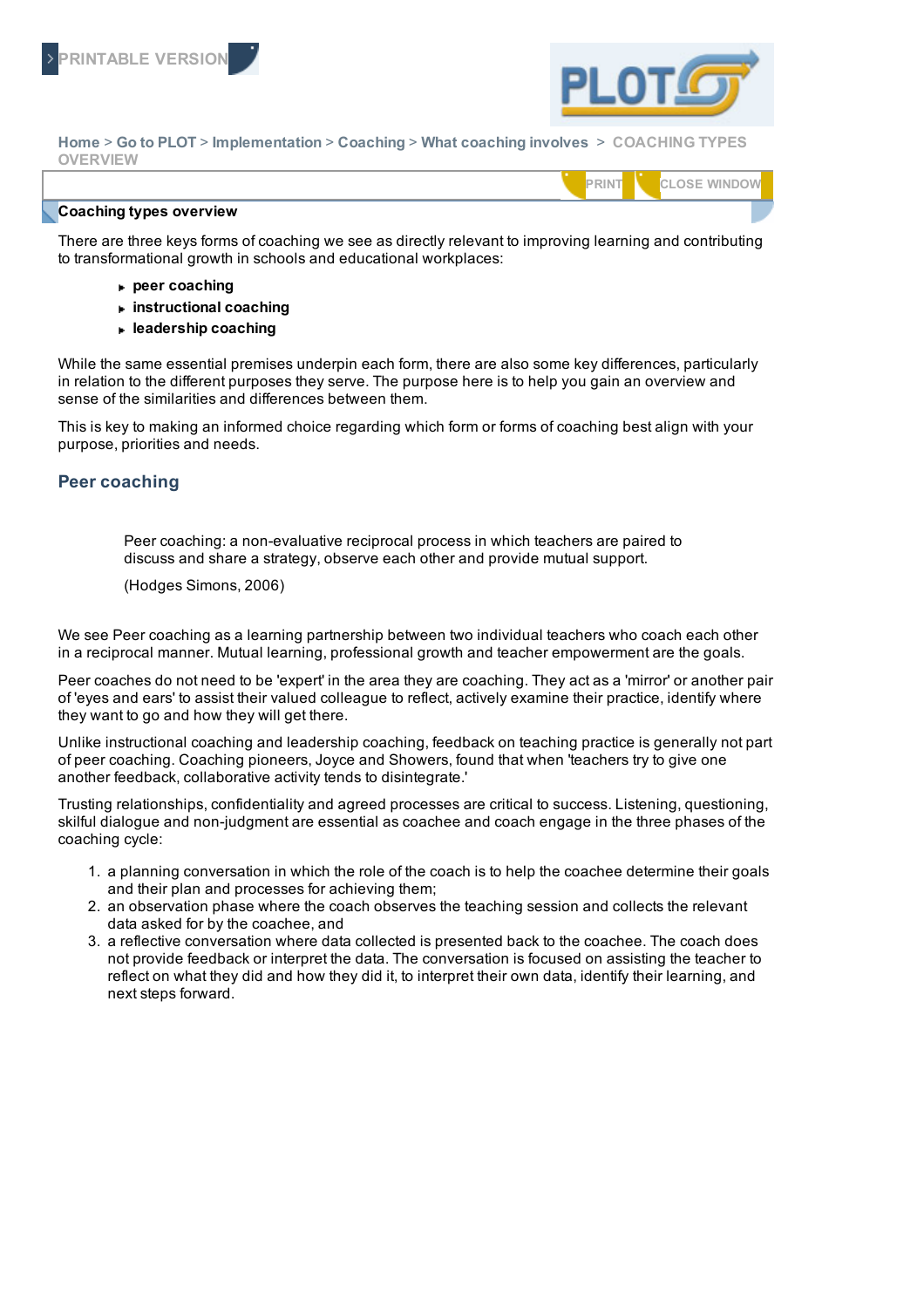

The Coaching Cycle diagram further specifies the roles and responsibilities of coach and coachee:

#### **Planning conversation: coachee** ► decides on their goal & success criteria shares how they will achieve their goal determines the role of the coach & observational focus **Planning conversation: coach**  $\blacktriangleright$  listens, pauses, paraphrases, asks questions clarifies focus & summarizes coachee's goal  $\blacktriangleright$  draws out the specifics of how this will be achieved clarifies expectations & their role **Observation phase: coachee**  $\blacktriangleright$  teaches the session makes mental notes (metacognitive) **Observation phase: coach b** observes specified focus collects agreed data **■** documents evidence **Reflective conversation: coachee F** reflects on the session outcomes  $\blacktriangleright$  articulates what happened, how & why **interprets & reflects on the** data makes forward plans & next steps **provides feedback on the** coaching process **Reflective conversation: coach**  $\blacktriangleright$  inquires: asks probing questions to guide coachee's reflections clarifies & extend's coachee's thinking assists coachee to make connections shares data collected: reports without judgment (description, not interpretation) summarizes coachee's reflections & next steps asks for feedback on the process clarifies on-going support desired

# **The Coaching Cycle**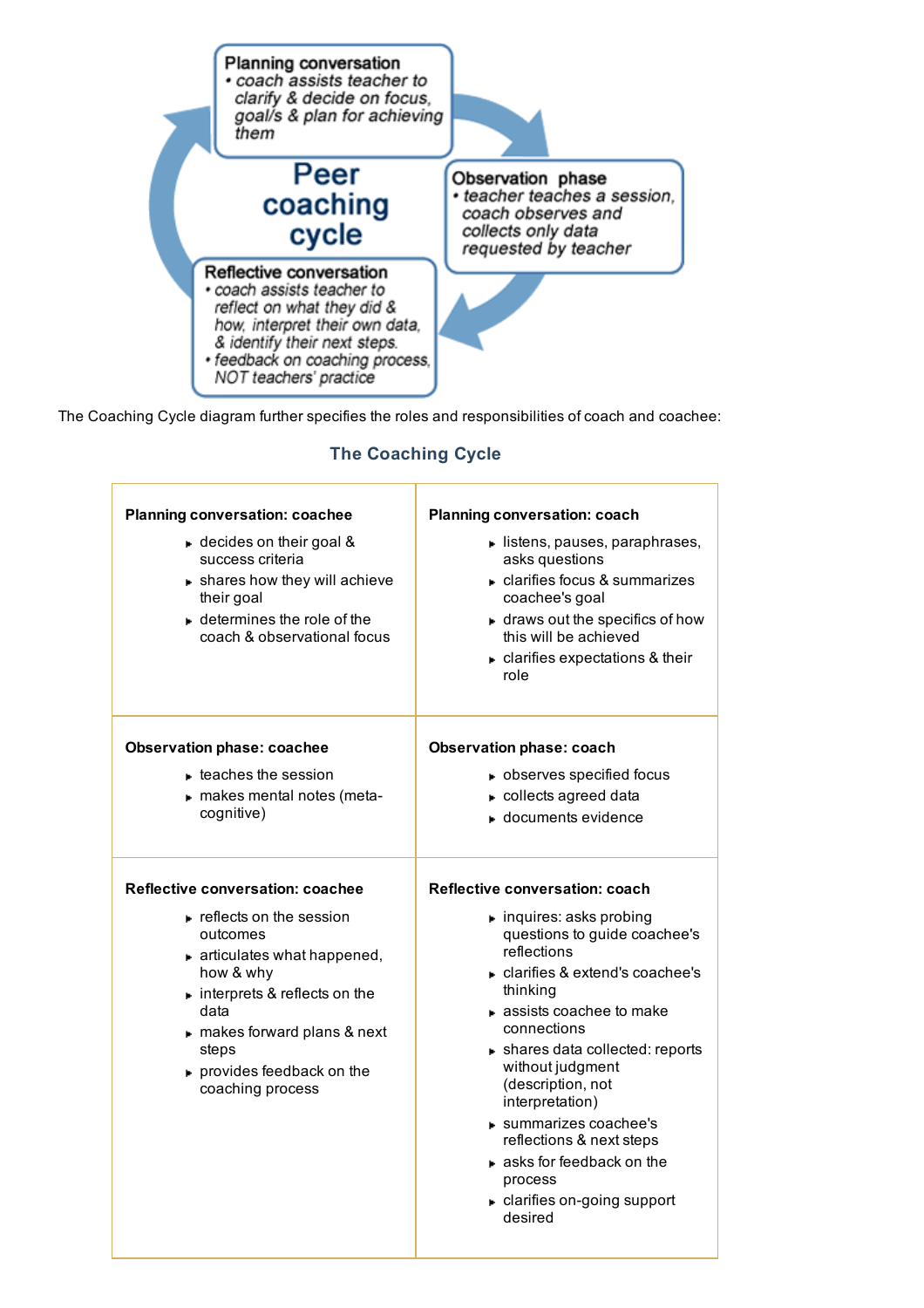#### For more information, see:

Go to PLOT > Implementation > Coaching > Peer coaching > **Coaching process** Go to PLOT > Implementation > Coaching > Peer coaching > **Peer coaching protocol**

### **Instructional coaching**

School-based (instructional) coaches are master teachers who have received specialized training to work with adult learners, design and facilitate professional learning, provide confidential classroom-based support, and assist the administrative team in reaching data-driven student achievement goals

Killion & Harrison, 2005

The work of the instructional coach is complex, and the roles they play may vary. Their over-arching purpose, however, remains constant, and drives the work they do:



While outside consultants have traditionally worked in this capacity over time in schools, instructional coaching provides a powerful way to access internal expertise, grow potential and build teacher leadership capacity.

The role of an instructional coach is pivotal to moving learning forward across the school, and so careful selection of a coach or coaches is critical.

Unlike peer coaches, who work in partnership with one colleague at a time, instructional coaches generally work across the school, with individuals and teams.

Unlike peer coaches and leadership coaches, instructional coaches do need expertise appropriate to their focus area, and unlike peer coaching, the provision of skilful feedback is an important part of the instructional coach's role.

And since an instructional coach is the

#### **COACH WANTED**

Expert educator, with:

- ► deep knowledge of content and pedagogy practices
- exemplary communication skills
- $\blacktriangleright$  leadership capacity to work with a wide range of people
- masterful organizational skills
- public relations guru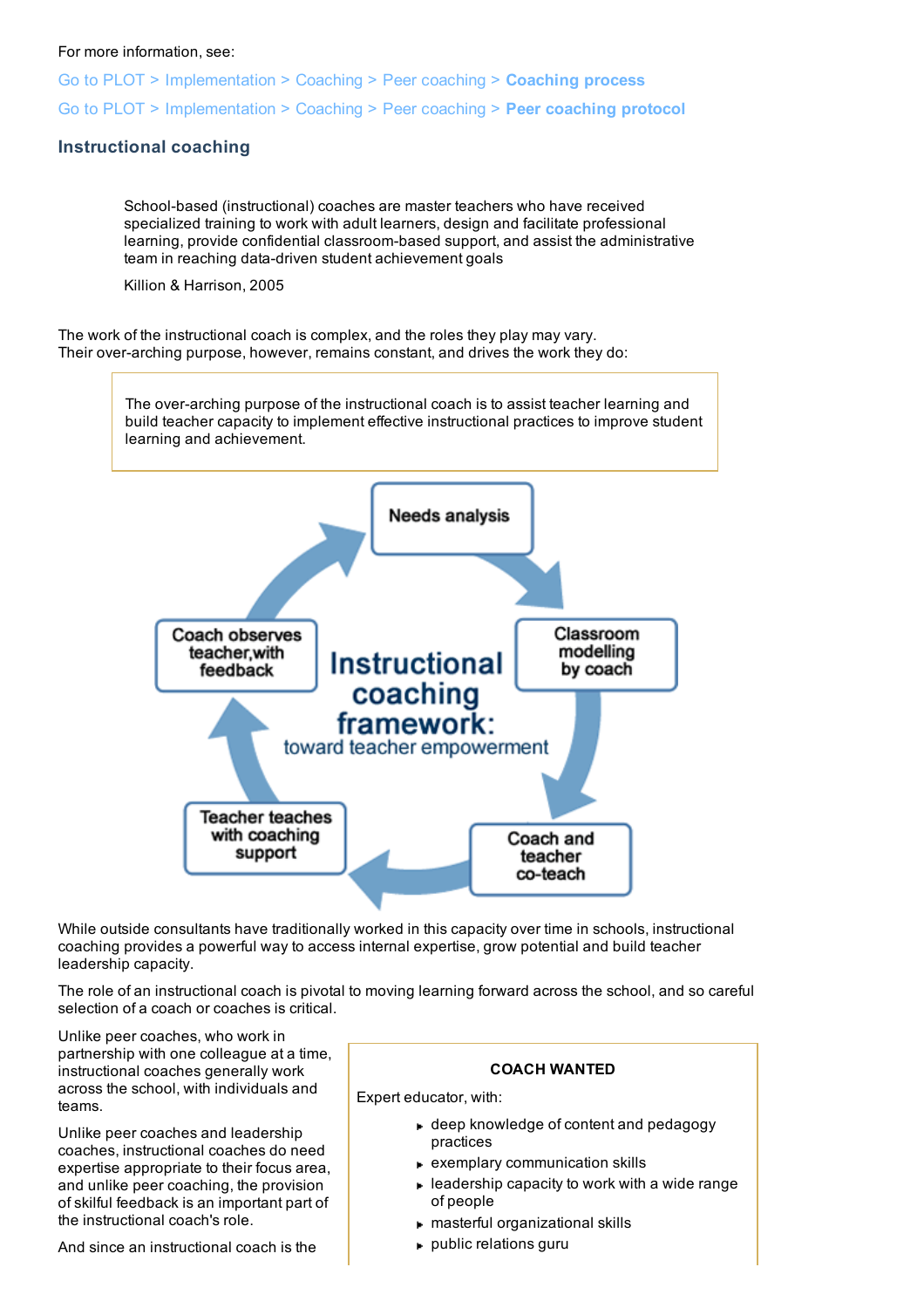improving learning across the school, on-going support from, and liaison with, school leadership, is essential.

To achieve their over-arching purpose, instructional coaches will play many roles simultaneously As you peruse these in the **Roles of the Instructional Coach diagram**, you will notice their inter-related nature; notice also that they are not linked in any way to appraisal, supervision or evaluation.

The roles you select need to align with the stage your school and coach are at, and work to achieve your core purpose. Print off an A4 sized copy of the diagram **Roles of the Instructional Coach diagram** and use it to assist you to identify appropriate roles.

No matter what specific roles the instructional coach plays, they will need to understand and be highly skilful in the coaching process, drawing on phases from the peer coaching cycle and leadership coaching process when appropriate.

Perhaps most of all, keep in mind that, to achieve the purpose of improved practice and student learning, instructional coaches need to spend a significant portion of coaching time directly supporting teachers in the school and working in their classrooms. That is where the action really happens.

## **Roles of the instructional coach**



### **Leadership coaching**

Leadership coaches can be any individuals who are in a position to move your organization forward with others.

Australian Growth Coaching, 2003

Unlike peer coaches or instructional coaches, we see leadership coaches primarily as those who work with individuals and teams for whom they have leadership or supervisory responsibility.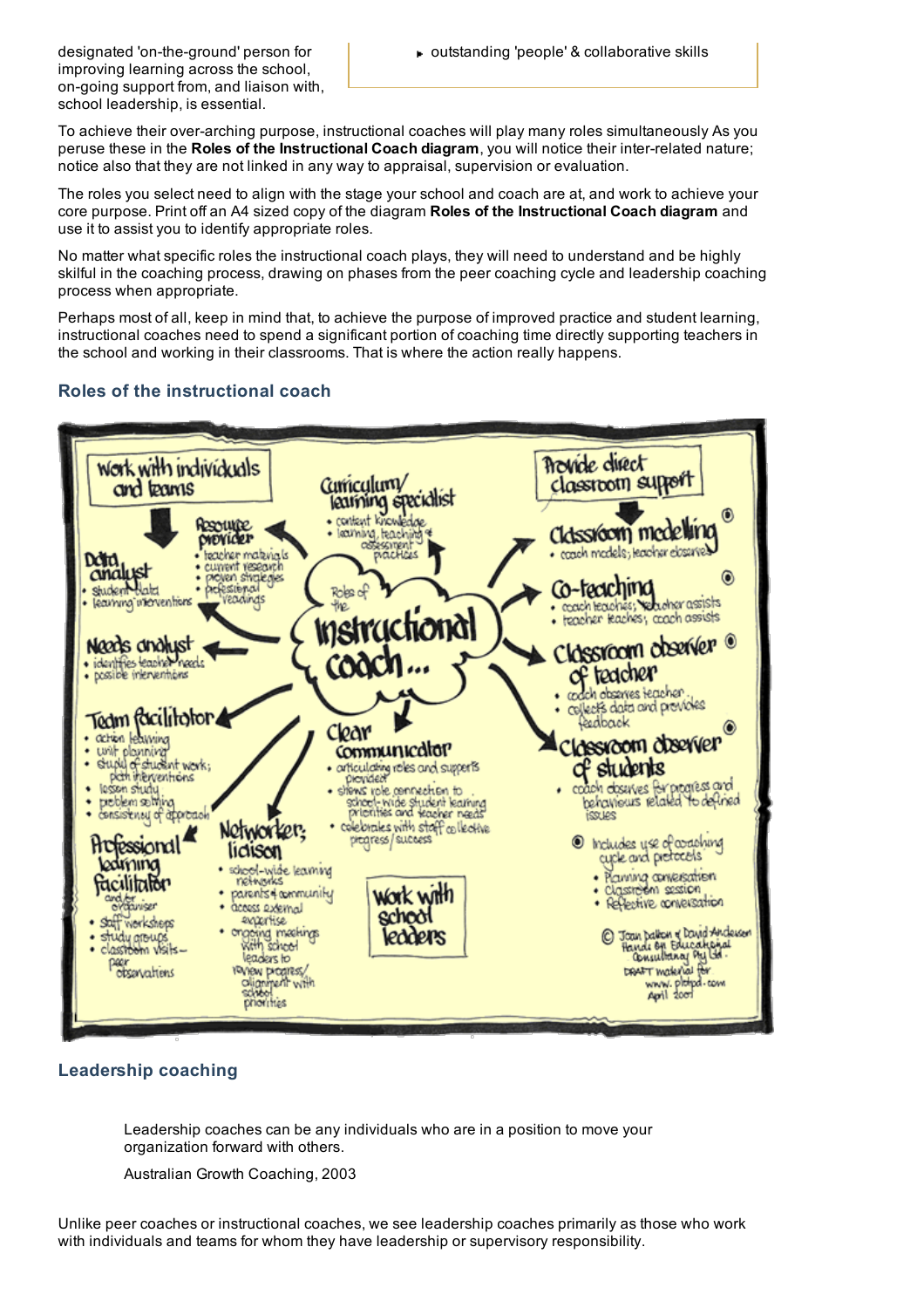Leaders who undertake this kind of coaching will work in a variety of settings with people who fulfil different roles and functions.

In a school, for example, this might involve the principal and/or team leaders working with staff members to foster individual personal/professional growth and build collective leadership capacity. Within an education system, district or regional personnel whose job it is to support leaders and their schools, may be involved in coaching school leaders.

And, of course, facilitators or coaches who work independently may be invited into a school or educational workplace to coach key leaders and leadership teams. In this instance, the leadership responsibility is invitational.

As with all coaching, the goal of leadership coaching is to empower others to be the best they can be, and the essential premises of coaching hold true:

Coaching is an on-going relationship which focuses on coachees taking action toward the realization of their visions, goals or desires. Coaching uses a process of inquiry and personal discovery to build the coachee's level of awareness and responsibility and provides the coachee with structure, support and feedback.

The coaching process helps the coachee to define and achieve professional and personal goals faster and with more ease than would be possible otherwise.

International Coaching Federation, cited in Reiss, 2007

The leadership coaching process is a generic one that applies equally well to leaders in a range of schools, businesses and workplaces. Its depth and breadth makes it highly appropriate for use with people on a long-term basis, over time:

Leadership coaching techniques are effective in many contexts where individuals and teams could benefit from structured support in achieving specific goals and general professional growth to achieve enhanced results.

Australian Growth Coaching, 2003

The following process acts as a vehicle for facilitating quality coaching conversations. Remember that such conversations deal with human complexity and interaction; while these steps may look neatly linear, in practice they are inter-related.



However, successful coaching will generally touch on all of these steps at different points and over time throughout the coaching process:

**Leadership coaching process**